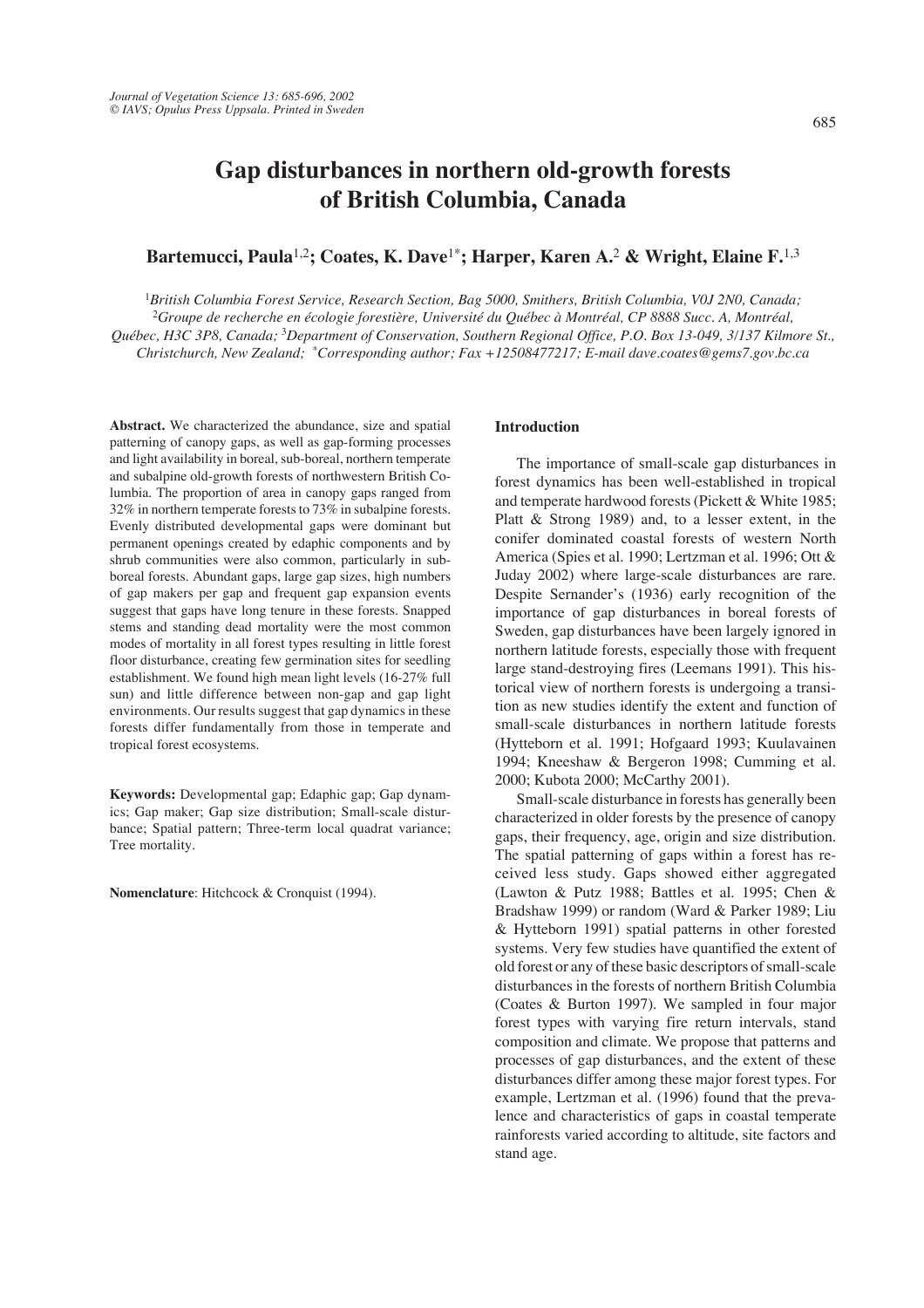Many studies have examined the functional role of small-scale disturbances on resource availability (Platt & Strong 1989). Light is the principal resource affected in tropical and temperate forests (Denslow & Hartshorn 1994; Pacala et al. 1996) although below-ground resources are also affected. In our study, we chose to focus on light availability since it plays a crucial role in tree dynamics in high-latitude forests (Lieffers et al. 1999). High latitude forests with their lower sun angles and frequent openings between tall, narrow, conical crowns of conifers allow greater penetration of light into the understorey than that observed in tropical and southern temperate forests (Terborgh 1985; Canham et al. 1990, 1999). In tropical and southern temperate forests, gap disturbances create patches of increased light availability in an otherwise uniform low-light environment (Chazdon & Fetcher 1984). We hypothesized that differences in light availability between gap and non-gap environments will be minimal in high-latitude forests.

Specifically, our study objectives were: (1) to assess the extent of old forest and the amount of gap disturbance in forests of northern British Columbia, (2) to identify the gap-forming processes, (3) to determine the spatial patterning of gaps and (4) to characterize understorey light regimes.

#### **Study area and forest types**

Our study area spans a large portion of northwestern British Columbia, Canada (Table 1). The landscape varies from gently rolling plateaus to mountainous areas. Soils on upland forest types developed mainly from morainal parent materials and are generally Luvisols, Podzols or Brunisols (Anon. 1987). The dominant humus forms are Hemimors (5-15 cm thick, Green et al. 1993). Forests were dominated by conifers at a canopy height of 15-30 m. Understories had well-developed moss layers and poor to moderately developed shrub and herb layers.

We stratified the study area into four broad areas of similar climate and vegetation ('forest types') using British Columbia's ecosystem classification system: 'boreal', 'sub-boreal', 'subalpine' and 'northern temperate' forests (Table 1). Boreal forests have a northern continental climate with frequent outbreaks of arctic air masses, very cold long winters and short growing seasons (Banner et al. 1993). Older stands are dominated by *Picea glauca* and *P. mariana* with *Pinus contorta* var. *latifolia* and *Abies lasiocarpa* as co-dominant species (Table 1). Sub-boreal forests occur further south on gently rolling plateaus and have a milder, boreal continental climate. Forests are dominated by *A. lasiocarpa*, *P. glauca* ¥ *engelmannii* and *P. contorta* var. *latifolia*. Subalpine forests, comprised of the same tree species, are found at higher altitudes above the sub-boreal forests. Winters are colder, snow packs persist longer and

**Table 1.** Ecosystem classification and climate data of forest types; locations, general characteristics and sampling information for sampled forest stands.

|                                                      | Boreal                             | Sub-boreal                         | Sub-alpine                         | Northern temperate    |  |
|------------------------------------------------------|------------------------------------|------------------------------------|------------------------------------|-----------------------|--|
| Forest type characteristics                          |                                    |                                    |                                    |                       |  |
| Biogeoclimatic ecosystem classification <sup>1</sup> | <b>BWBSdk</b>                      | SBSmc2                             | <b>ESSFmc</b>                      | ICHmc2                |  |
| Dominant tree species <sup>2</sup>                   | Pg, Pm, Pc, Al, Pt                 | Al, PgxPe, Pc                      | Al, PgxPe, Pc                      | Th, Tp, Al, Aa, PgxPs |  |
| Fire return interval (years) <sup>3</sup>            | 75-150                             | 100-150                            | 200-300                            | 150-250               |  |
| Mean annual precipitation $(mm)^4$                   | 355-445                            | 575                                | 441                                | 549                   |  |
| Mean annual temperature $({}^{\circ}C)^{4}$          | $-2.1$ to $-1.4$                   | 1.5                                | $-0.7$                             | 3.8                   |  |
| Mean annual snowfall $(cm)^4$                        | 162-204                            | 237                                | 249                                | 207                   |  |
| Frost-free days <sup>3</sup>                         | 51-83                              | 116                                | no data                            | 117                   |  |
| Characteristics of sampled stands                    |                                    |                                    |                                    |                       |  |
| Stand age (years)                                    | 140-180                            | 150-200                            | 200-375                            | 300-370               |  |
| Latitude $(N^{\circ})$                               | $57^{\circ}$ 50'-59 $^{\circ}$ 03' | $54^{\circ}$ 55'-55 $^{\circ}$ 05' | $54^{\circ}$ 45'-55 $^{\circ}$ 15' | 55° 22'-55° 70'       |  |
| Longitude $(W^{\circ})$                              | 130° 15'-130° 22'                  | 126° 24'-126° 35'                  | 126° 45'-127° 20'                  | 127° 50'-128° 40'     |  |
| Altitude (m a.s.l.)                                  | 700-950                            | 800-1000                           | 1050-1200                          | 200-600               |  |
| Total transect length (m)                            | 7207                               | 7300                               | 7378                               | 6350                  |  |
| Transect lengths for spatial analysis (m)            | 384-500                            | 299-814                            | 450-757                            | 419-750               |  |
| Number of gaps sampled                               | 120                                | 120                                | 120                                | 156                   |  |

<sup>1</sup>Biogeoclimatic units (Banner et al. 1993; Pojar et al. 1987): BWBSdk = Boreal White and Black Spruce, dry cool subzone; SBSmc2 = Sub-boreal Spruce, moist cold subzone, Babine variant; ICHmc2 = Interior Cedar-Hemlock, moist cold subzone, Hazelton variant; ESSFmc = Engelmann Spruce-Subalpine Fir, moist cold subzone. 2Species codes: Pt = *Populus tremuloides*, Aa = *Abies amabilis*, Al = *Abies lasiocarpa*, Tp = *Thuja plicata*, Th = *Tsuga heterophylla*, Pc = *Pinus contorta*, Pm = *Picea mariana*, PgxPe = *Picea glauca* ¥ *engelmannii*, Pg = *Picea glauca*, PgxPs = *Picea glauca* ¥ *sitchensis* or *Picea glauca* ¥ *engelmannii* ¥ *sitchensis*; 3Parminter (1990); 4Normalized climatic data from Environment Canada (Anon. 1980).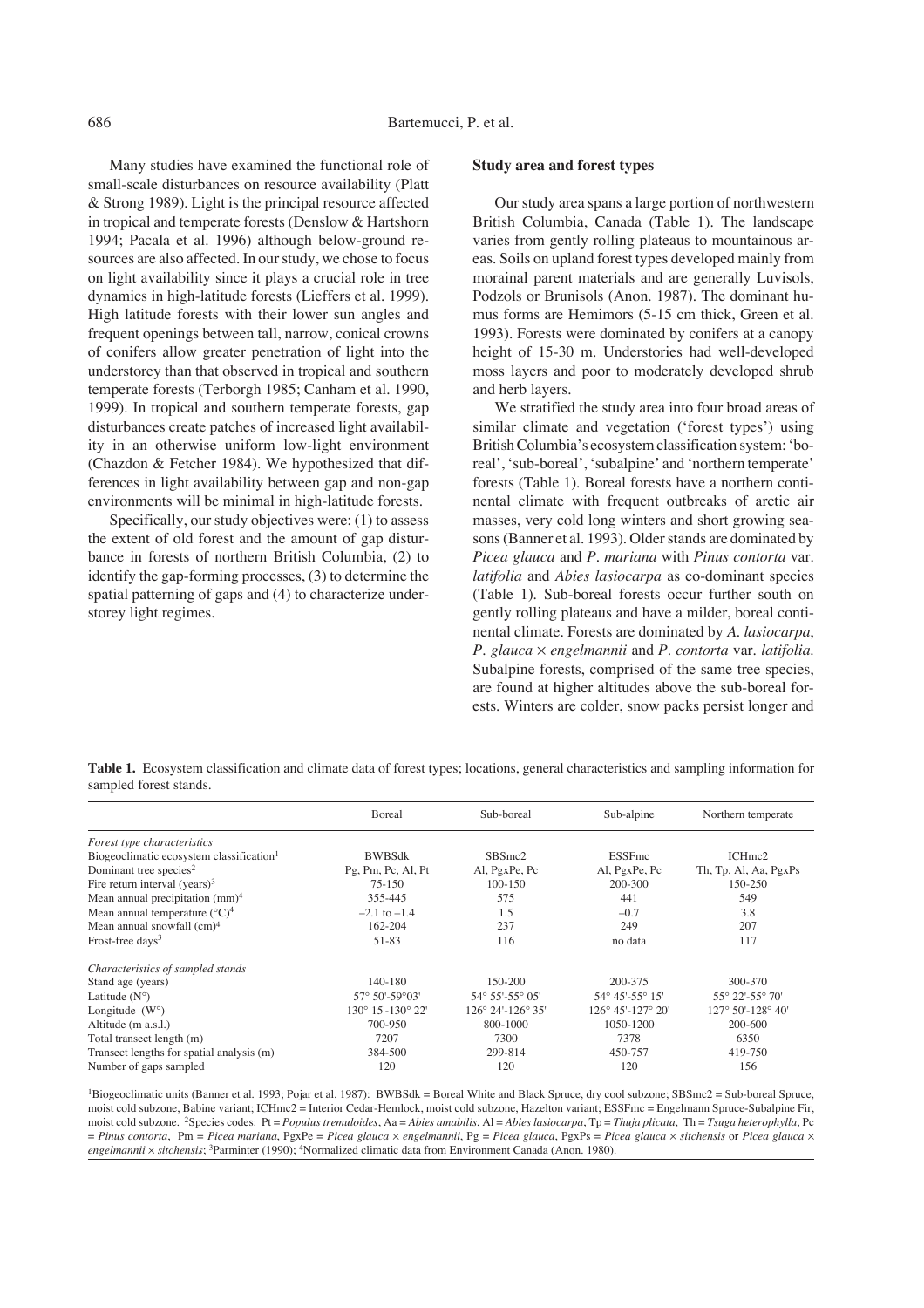summers are cooler, shorter and more moist than adjacent low altitude sub-boreal forests. Northern temperate forests occur further west at low to middle altitudes and are transitional between sub-boreal forests and coastal temperate rain forests with warm summers and cool, wet winters. Older stands are dominated by *Tsuga heterophylla* and *Thuja plicata*.

Large-scale fire events are considered the dominant natural disturbance agent, with fire return intervals varying among the forest types (Table 1). Other agents of tree mortality include windthrow and snowloading, as well as bark beetle (*Dendroctonus rufipennis, D. ponderosae, Dryocoetes confusus*) and fungal infestations (e.g. *Inontonus tomentosus*) (Banner et al. 1993).

#### **Methods**

Old-growth forests were defined as forests older than 140 yr for sub-alpine, sub-boreal and northern temperate forest types and older than 120 years for the boreal forest type (Wells et al. 1998; MacKinnon & Vold 1998). These quantitative definitions identify ages when structural and biological characteristics typical of old growth forests begin to develop (Spies & Franklin 1991; MacKinnon & Vold 1998). The extent of oldgrowth was estimated by overlaying inventory and forest cover data on a map of forest types (after MacKinnon & Vold 1998).

We sampled four old-growth stands (5-100 km apart) within each forest type. Stands were relatively uniform in topography and soils, represented average soil moisture, nutrient regimes and had no evidence of human disturbance.

#### *Forest stand sampling*

We established three to nine parallel transects at 50 m intervals for a minimum of 1800m per stand (except 950m in one stand). We classified each metre of transect as canopy gap or closed canopy (as in Runkle 1982, 1992; Lertzman & Krebs 1991). We distinguished canopy gaps from interstitial spaces between crowns by the presence of canopy tree mortality or edaphic features. Canopy gaps were considered filled, and no longer gaps, when understorey trees which were released or established after gap formation reached two-thirds the height of the dominant tree canopy. We defined four types of canopy gaps: (1) 'developmental' (*sensu* Lertzman et al. 1996), the classic canopy gap defined as the vertical projection onto the ground of the opening in the forest canopy (Runkle 1982) resulting from the death of one or more canopy trees; (2) 'edaphic', gaps caused by edaphic or topographic features; (3) 'shrub', gaps maintained by

well-established shrub communities and (4) 'combination', shrub gaps with tree mortality on their periphery. The proportion of each type of canopy gap was calculated as a percentage of the total transect distance in each forest stand (Runkle 1992), and combination gaps were broken down by their developmental and shrub components.

To measure light availability, hemispherical photographs were taken every 50 m along each transect for a total of 36-40 photographs per stand. We used a Nikon F2.8 true fish-eye lens at 1.0-1.5 m above the ground. For all forest types except sub-alpine forests, we recorded whether the photograph was taken in a gap or under closed canopy to allow for comparisons between 'gap' and 'non-gap' light environments.

# *Gap sampling*

We randomly selected 30 canopy gaps per stand (excluding edaphic gaps) to assess gap size, mode of gap formation and gap maker characteristics. Gap borders were carefully delineated from the forest matrix by the presence of dead trees. Gap size was calculated using the formula for an ellipse (Runkle 1982). We did not correct for the sampling bias in line intersect methods, which favours large gaps (Runkle 1982), therefore small gaps may be underestimated. We recorded the number of gap makers present (a tree whose mortality created a gap, Runkle 1992) and the species, mode of mortality (snapped, uprooted or standing dead) and decay class of each gap maker. The decay class of gap makers was estimated qualitatively using physical characters observable in the field (Table 2; modified from Lertzman & Krebs 1991; Liu & Hytteborn 1991). Because decomposition rates differ among forest types and species, we used the number of decay classes of gap makers as a relative measure of the number of disturbance events that created each gap.

We also identified 'fire survivors', gap makers that survived the stand initiating wildfire and then persisted for extended periods. We distinguished fire survivors by their larger diameter, the presence of fire scars and the exclusion of regeneration immediately around the survivor (in comparison to the stand matrix).

#### *Statistical analysis*

To assess the spatial pattern of gaps in forest types, we introduce a new application for three-term local quadrat variance (3TLQV) which calculates the variance of a given variable,  $x$ , at different scales by sliding a window of three adjacent blocks of size *b* along the transect (Dale 1999):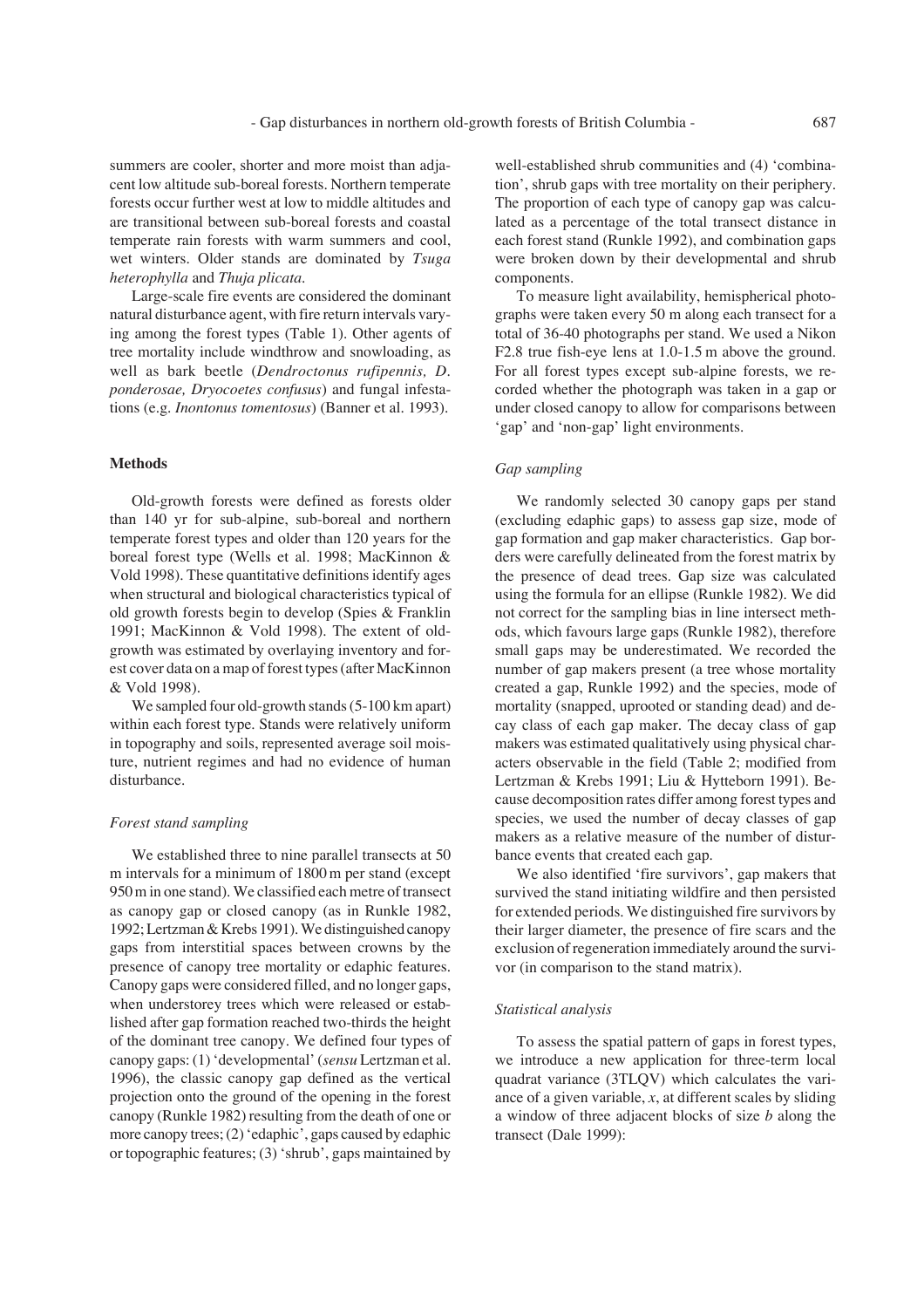$$
V_3(b) = \sum_{i=1}^{n+1-3b} \left( \sum_{j=i}^{i+b-1} x_j - 2 \sum_{j=i+b}^{i+2b-1} x_j + \sum_{j=i+2b}^{i+3b-1} x_j \right)^2 / 8b(n+1-3b) \tag{1}
$$

 $V_3(b)$  = three-term variance for block size *b*  $b = \text{block size (m)}$ 

 $n =$  length of the transect (m).

In our study,  $x$  is the presence/absence of gaps with a value of 0 or 1, and *V* is the variance in the presence of gaps for different block sizes. Larger values of *V* indicate greater clumping of gaps at the scale given by the block sizes. We calculated the mean 3TLQV for five different block sizes (0-10, 0-20, 0-30, 0-40, 0-50 m) for the longest contiguous transect segment within each forest stand; transect segment lengths ranged from 299 to 814 m (Table 1). We standardized the 3TLQV by dividing it by the total variance along each transect segment (*sensu* Rossi et al. 1992), which allows comparisons of spatial pattern, independent of gap abundance. This analysis provides the scales at which spatial patterning of gaps occur (i.e. it is the scale or level of resolution at which gaps are clustered). The scale of pattern is apparent as a peak in the graph of *V* vs *b*, and represents half the distance between the centres of two gaps (or gap clusters). Separate analyses were performed for gap vs non-gap, and for each gap type except edaphic gaps, which were too rare to include in the analysis. Analyses were not performed if there were fewer than three gaps of a given type along a transect segment, resulting in missing values for some sites.

An index of whole growing season light availability was calculated from hemispherical photographs using GLI/C 2.0 software (Canham 1988). This index integrates the seasonal and diurnal distribution of solar radiation transmitted through the canopy into a single index of available light in units of percent of full

sunlight for our growing season (mid-April to mid-September).

To examine differences among forest types (the main factor), stand-level variables (e.g. proportion of area in each gap type, 3TLQV and light availability) were subjected to a one-way ANOVA using a completely randomized design (Wilkinson et al. 1992). Means separation was performed using a Tukey's multiple comparison test. Gap-level variables (e.g. gap maker data, gap size) were subjected to the same oneway ANOVA model but with an extra level of nesting (i.e. sub-sampling). Nested ANOVAs used the MIXED Procedure from SAS to account for both fixed (forest type) and random factors (gap) in the model (Littell et al. 1996).

We used a two-way ANOVA with a completely randomized design to test the effects of forest type and canopy cover class (gap or non-gap) on light availability (Wilkinson et al. 1992). Single degree of freedom contrasts were employed to test differences within a given forest type. We used Kolmogorov-Smirnov twosample non-parametric tests to compare the distributions of gap sizes and understorey light levels among forest types.

**Table 2.** Decay classes for gap makers.

| Decay class  | Canopy branch structure |                | Foliage               | <b>Bark</b>         | Wood                                                                                          |
|--------------|-------------------------|----------------|-----------------------|---------------------|-----------------------------------------------------------------------------------------------|
|              | Large branches          | Fine branches  |                       |                     |                                                                                               |
| Green        | Fully intact            | Fully intact   | Fully intact, green   | Intact              | No decomposition                                                                              |
| Red          | Fully intact            | Fully intact   | Present, red or brown | Intact              | No decomposition                                                                              |
| Young        | Fully intact            | Mostly present | Little or no needles  | Intact              | No decomposition                                                                              |
| Young-Medium | $+/-$ intact            | Occasional     | Absent                | Intact              | Little decomposition                                                                          |
| Medium       | $+/-$ intact            | Absent         | Absent                | Sloughing           | Little decomposition                                                                          |
| Medium-Old   | Occasional              | Absent         | Absent                | Mostly sloughed off | Moderate decomposition                                                                        |
| Old          | Absent                  | Absent         | Absent                | Absent              | Advanced decomposition; substantial sound<br>wood present                                     |
| Old-very old | Absent                  | Absent         | Absent                | Absent              | Advanced decomposition, some sound wood<br>present; log mostly incorporated into forest floor |
| Very old     | Absent                  | Absent         | Absent                | Absent              | No sound wood, log incorporated completely<br>into forest floor                               |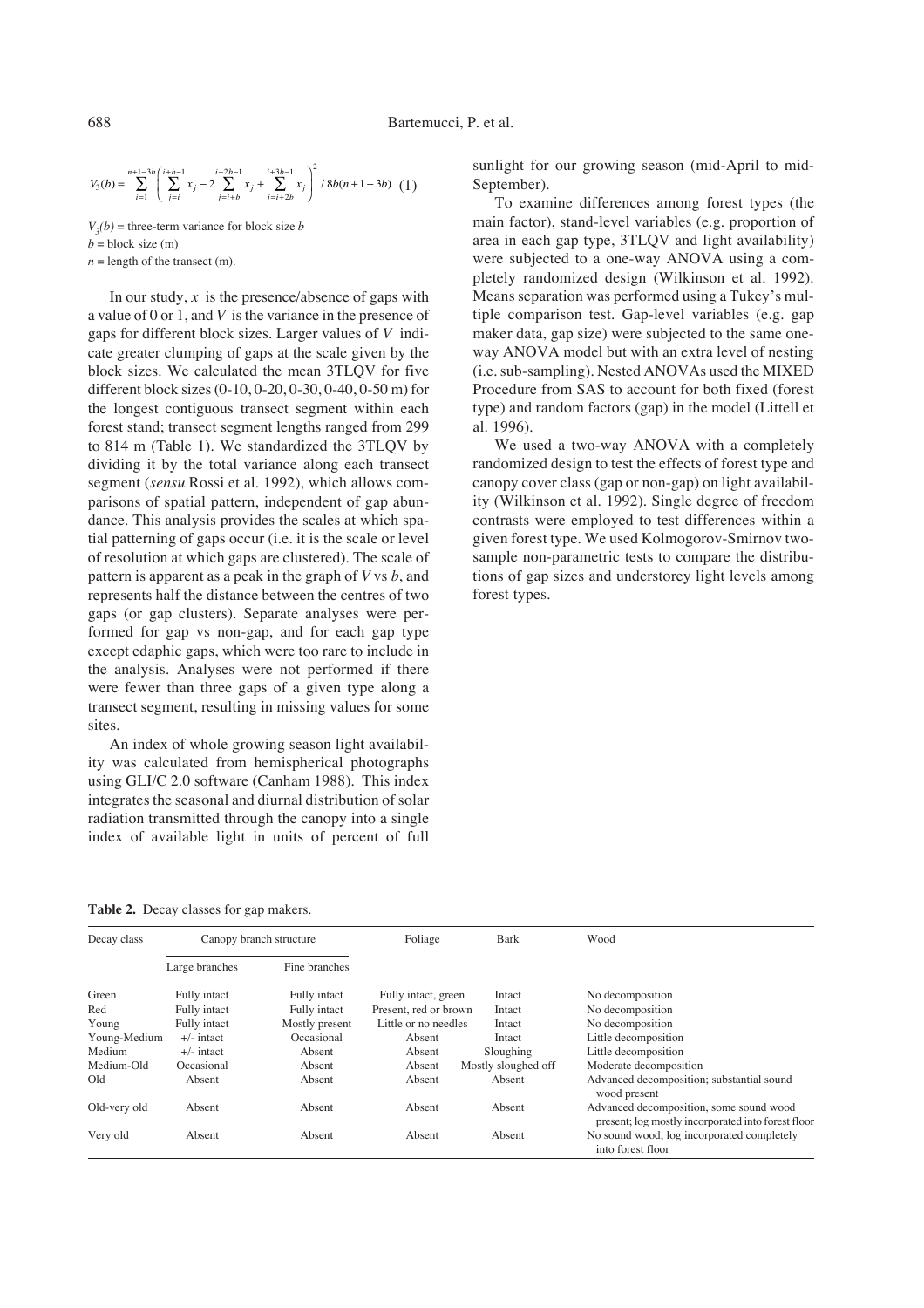### **Results**

#### *Extent of old-growth forest*

The major forest types we sampled cover ca. 6.6 million ha of forested land in northern British Columbia, of which nearly 42% was occupied by older age classes. Sub-alpine forests had the greatest proportion of old-growth (79% of forested area), followed by subboreal forests (42%), northern temperate forests (33%) and boreal forests (32%).

#### *Forest stand level*

Canopy gaps occupied over half of the 28 235 m of transect that we surveyed across 16 old-growth stands. Estimates of the proportion of the area occupied by gaps ranged from one-third in northern temperate forests to three-quarters in sub-alpine forests (Table 3). Developmental gaps were the most common gaps in all forest types, and were more abundant in sub-alpine than in the other forests (Table 3). Edaphic and shrub gaps were rare in northern temperate forests and infrequent in subalpine and boreal forests, but shrub gaps were common in sub-boreal forests. Edaphic gaps in our study were caused by stream courses, swamps, other wetlands or rock outcrops.

*Alnussinuata*, *Salix* spp. or *Betula glandulosa* shrub communities occupied the shrub gaps. Combination gaps were most abundant in sub-boreal forests where 21% of all developmental gaps also had a shrub component. Within combination gaps, shrubs occupied ca. 48% of the gap area. Combination gaps were less common in sub-alpine and boreal forests and were not found in northern temperate forests.

The strongest trend in the spatial pattern of gaps was differences among gap types (Fig. 1). Compared to other gap types, developmental gaps were more evenly distributed with many smaller-sized gaps clumped at scales of 10-15 m. Secondary peaks at 30-50 m suggest that these smaller gaps were sometimes aggregated at larger scales. Other types of gaps were more spatially clustered with fewer larger gaps; scales of pattern for these gaps were greater than 15 m. Differences in standardized variance among gap types were significant at all scales except 0-20 m however, multiple comparison tests detected no difference among means at 0-50 m (Table 4). Differences among forest types were not as evident; there were significant differences in spatial pattern for shrub gaps at most scales, for combination and developmental gaps at some scales (Table 5), but no differences were observed for all gap types combined (not shown). Developmental gaps in northern temperate forests were more clumped at smaller scales (0-10 m

**Table 3.** Characteristics of canopy gaps by forest type. Values are means from one-way ANOVA; *n* = 4 stands per forest type. Different letters within a row indicate significant differences among forest types (least square means,  $p < 0.05$ ). Gap maker data and mean gap size (indicated by \*) were subjected to a nested one-way ANOVA; *n* = 30 gaps per forest stand.

|                                                | Boreal   | Sub-boreal         | Sub-alpine         | Northern<br>temperate | $F$ -ratio | $p$ -value  |
|------------------------------------------------|----------|--------------------|--------------------|-----------------------|------------|-------------|
| <b>Stand level</b>                             |          |                    |                    |                       |            |             |
| % area in canopy gaps                          | 50.4a    | 57.4 a             | 73.2 <sub>b</sub>  | 32.2c                 | 26.674     | < 0.001     |
| % area in developmental gaps                   | 45.1a    | 36.5a              | 66.1 <sub>b</sub>  | 31.9a                 | 17.79      | < 0.001     |
| $%$ area in combination gaps                   | 11.1a    | 34.0 b             | 9.2a               | 0a                    | 10.808     | 0.001       |
| $%$ area in shrub gaps                         | 5.2 a    | 19.4 <sub>b</sub>  | 2.8a               | 0a                    | 13.904     | < 0.001     |
| % area in edaphic gaps                         | 0.1      | 1.3                | 3.1                | 0.2                   | 3.215      | 0.062       |
| Frequency of gaps $(\frac{\#}{m})$             | 0.070a   | 0.056 <sub>b</sub> | 0.056 <sub>b</sub> | 0.036c                | 34.78      | < 0.001     |
| % gaps < 300 m <sup>2</sup>                    | 97.5a    | 86.7b              | 81.7b              | 91.0 <sub>b</sub>     | 5.21       | 0.016       |
| $\%$ gaps > 600 m <sup>2</sup>                 | 0.0      | 2.5                | 2.5                | 2.3                   | 1.05       | 0.407       |
| <b>Gap level</b>                               |          |                    |                    |                       |            |             |
| Mean gap size $(m^2)^*$                        | 92 a     | 173c               | 196c               | 148 <sub>b</sub>      | 6.98       | 0.006       |
| Median gap size $(m2)$                         | 70 a     | 128 a              | 154 <sub>b</sub>   | 99 a                  | 9.771      | 0.002       |
| Range of gap sizes $(m2)$                      | 9-542    | 19-830             | 12-1570            | 9-1253                |            |             |
| Total number of gap makers/gap*                | 4.6a     | 5.9 a              | 14.5 <sub>b</sub>  | 6.1a                  | 19.31      | < 0.001     |
| Maximum number of gap makers/gap*              | 52       | 36                 | 78                 | 33                    |            |             |
| Number of decay classes/gap*                   | 2.0a     | 2.5a               | 3.7 <sub>b</sub>   | 2.7a                  | 13.26      | 0.0004      |
| <b>Understorey light levels</b>                |          |                    |                    |                       |            |             |
| Mean light levels (% full sunlight)            | 26.7a    | 18.0 <sub>b</sub>  | 19.0 <sub>b</sub>  | 16.0c                 | 47.963     | ${}< 0.001$ |
| Median light levels $(\%$ full sunlight)       | 27.2a    | 17.7 <sub>b</sub>  | 17.3 <sub>b</sub>  | 13.9 b                | 5.933      | 0.008       |
| Range of light levels (% full sunlight)        | 8.7-43.3 | $3.6 - 53.0$       | 5.8-82.1           | 3.4-46.3              |            |             |
| Coefficient of variation of light levels       | 0.213a   | $0.396$ ac         | 0.422 bc           | $0.370$ ac            | 4.752      | 0.017       |
| $%$ of light levels < 30% full sunlight        | 64.7     | 93.3               | 93.5               | 91.2                  | 3.467      | 0.045       |
| Mean non-gap light levels ( $%$ full sunlight) | 26.4a    | 15.4 <sub>b</sub>  |                    | 15.4 <sub>b</sub>     | 46.465     | ${}< 0.001$ |
| Mean gap light levels (% full sunlight)        | 27.2a    | 20.4 <sub>b</sub>  |                    | 16.3c                 | 28.307     | ${}< 0.001$ |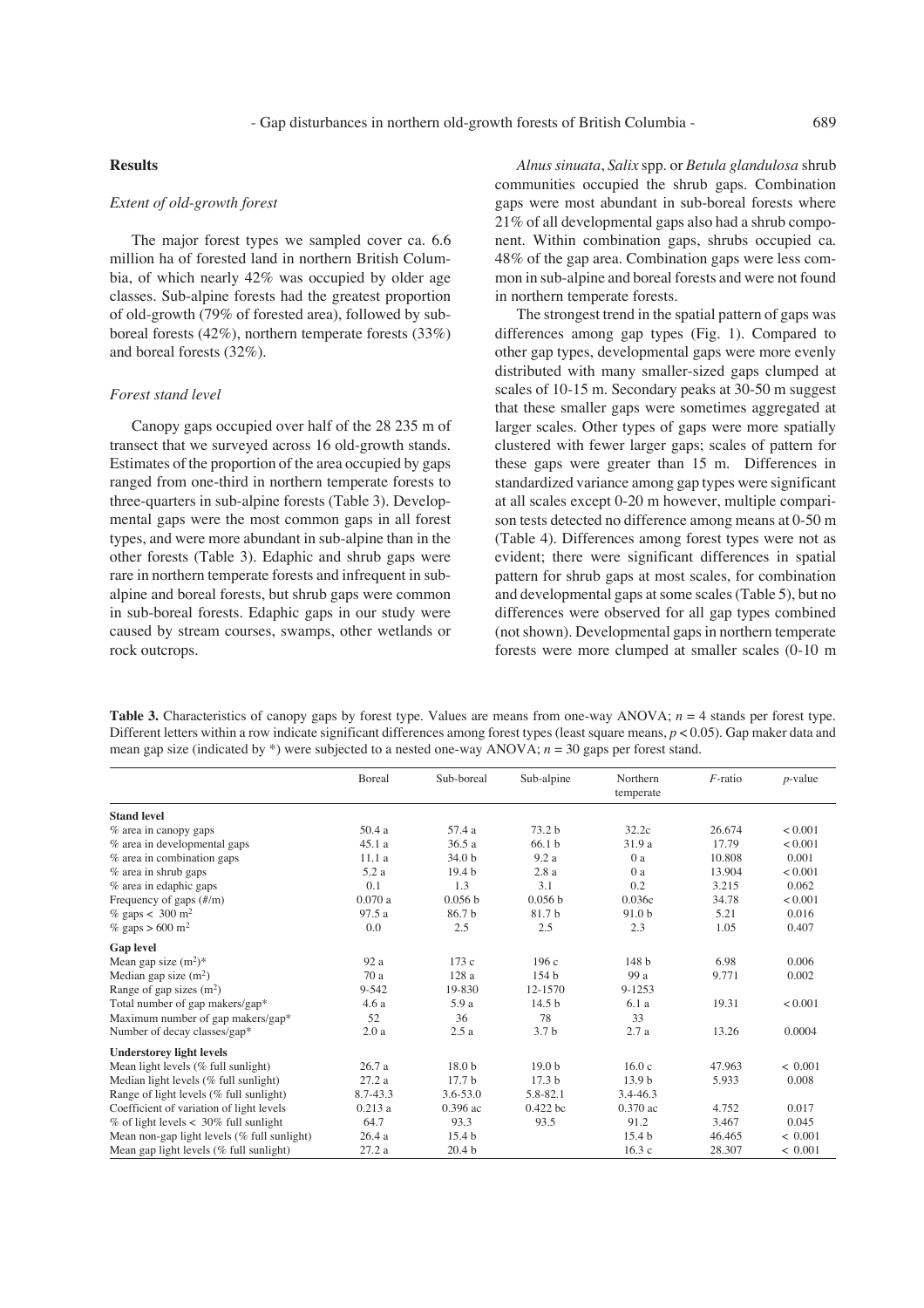

**Fig. 1.** Three-term local quadrat variance as a function of block size. Values are standardized such that one unit equals the sample variance. Results are subdivided by gap type; each line represents a single forest stand. Peaks on the variance graph indicate half the distance between gap centres or clusters of gaps.

and 0-30 m) compared to other forests (Table 5). Combination gaps were more clumped at larger scales in subalpine than in sub-boreal forests and shrub gaps were more evenly distributed in sub-boreal forests compared to other forest types.

Mean and median light availability were lowest in northern temperate forests and highest in boreal forests, compared to other forest types (Table 6). Light levels were generally below 30% of full sunlight in all forest types (86% of total observations), and rarely exceeded 50% of full sunlight; the higher light levels were more common in boreal forests (Fig. 2). Distributions of light levels varied among forest types except for sub-alpine

**Table 4.** ANOVA of the effect of gap type on standardized three-term local quadrat variance at five different scales of variation. All forest types were combined. Mean values of three-term local quadrat variance are reported in units of sample variance. Different letters within a row indicate significant differences among gap types ( $p < 0.05$ ;  $n = 32$ ).

| Scale of<br>variation (m) | mental | Develop- Combination Shrub |           | $F$ -ratio | $p$ -value |
|---------------------------|--------|----------------------------|-----------|------------|------------|
| $0-10$                    | 1.45a  | 0.94 <sub>b</sub>          | 1.23a     | 12.960     | < 0.001    |
| $0 - 20$                  | 2.16a  | 2.32a                      | 2.43a     | 0.769      | 0.472      |
| $0 - 30$                  | 2.42a  | 3.39 <sub>b</sub>          | $3.28$ ab | 4.214      | 0.025      |
| $0-40$                    | 2.69a  | 3.97 <sub>b</sub>          | $3.85$ ab | 4.211      | 0.025      |
| $0 - 50$                  | 2.95a  | 4.35a                      | 4.27a     | 4.068      | 0.028      |



**Fig. 2.** Frequency distribution histograms of understorey light levels in each forest type. Bars represent means of four forest stands in intervals of 10% full sunlight; error bars are  $\pm$  1 s.e.

and sub-boreal forests, which had very similar distributions of light levels (Fig. 2; Kolmogorov-Smirnov tests,  $p \ge 0.05$ ). The lowest irradiance in each forest type was between 3 and 9% full sunlight (Table 3); light levels were rarely less than 5% full sunlight (only 1% of total observations). Differences in light levels between gaps and non-gaps were only detectable in sub-boreal forests, where light availability was higher in gaps (Table 6, Kolmogorov-Smirnov tests, *p* < 0.001).

# *Gap level*

Gap sizes formed negative exponential distributions in all sampled forest types (Fig. 3). Overall, 89% of the gaps were  $<$  300 m<sup>2</sup> and less than 2% were  $>$  600 m<sup>2</sup> (Table 3). Gap size distributions were similar among forest types (Fig. 3); only boreal forests had a significantly different distribution than the other forest types (Kolmogorov-Smirnov tests, *p* < 0.05). Boreal forests had more small gaps  $(< 300 \text{ m}^2)$  than the other forest types, whereas sub-boreal and sub-alpine forests had more large gaps  $(>300 \text{ m}^2; \text{Table 3}; \text{Fig. 3}).$  Median gap size was greatest in sub-alpine forests (Table 3).

Developmental gaps comprised of a single dead tree were rare (7%) while gaps with many gap makers were common (70% and 21% with more than 3 and 10 gap makers, respectively). Most gaps had gap makers of at least two or three decay classes (74% and 54% of gaps, respectively). Sub-alpine forests had the highest mean number of gaps makers per gap, the greatest number of decay classes per gap and the record number of gap makers (78) observed in a single gap (Table 3).

For the 3907 gap makers in our sampled gaps, the mode of gap maker mortality was fairly evenly distrib-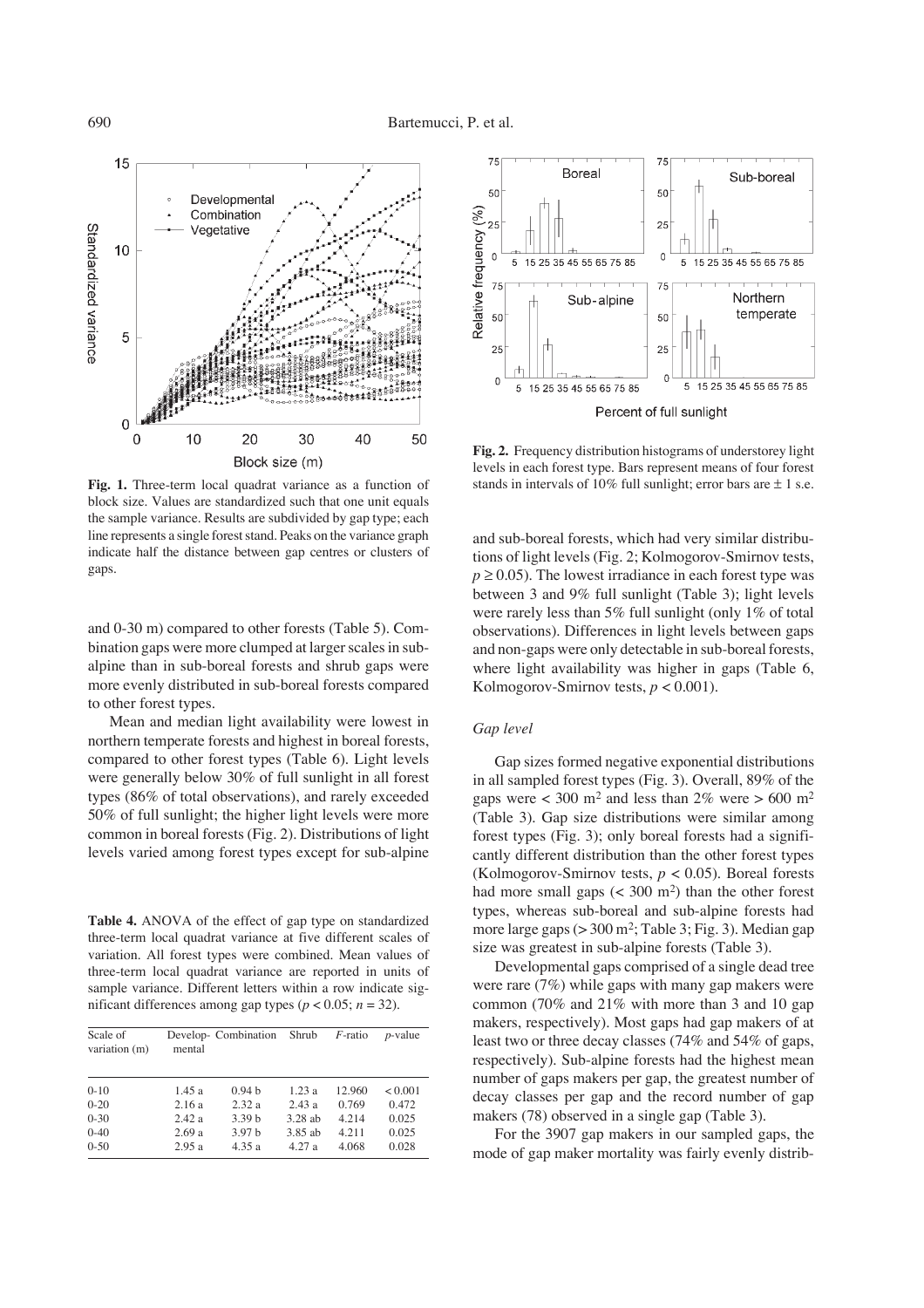

**Fig. 3.** Frequency distribution histograms of gap sizes in each forest type. Bars represent means of four forest stands in 50-m2 intervals; error bars are ±1 s.e. Note: *x*-axis differs for each forest type.

uted overall (36% standing dead, 44% snapped, 20% uprooted), but varied significantly among forest types (Fig. 4). Because of the difficulty in determining whether the tree was alive or dead when snapping occurred, it is likely that standing dead gap makers were underestimated (e.g. Lertzman & Krebs 1991). Sub-alpine forests had the greatest proportion of standing dead gap makers (Fig. 4), the majority of which were *Abies lasiocarpa* (98%). Snapped trees were most common in boreal and northern temperate forests. Modes of mortality were more evenly distributed in sub-boreal forests (Fig. 4). Modes of mortality differed by decay class of gap makers: old and medium gap makers were mostly snapped and uprooted in all forest types, whereas most young gap makers were standing dead for sub-boreal, sub-

alpine and boreal forests, and uprooted for northern temperate forests. We classified 4.3% of the total gap makers as fire survivors, most of which were observed in sub-boreal forests (83% of all fire survivors) with the remainder in sub-alpine forests. Almost one-fifth of the gap makers in sub-boreal forests were classified as fire survivors and the vast majority (78%) were associated with combination gaps. Gap makers tended to be older in northern temperate forests compared to the other forest types; only this forest type contained gap makers in the two oldest decay classes (Table 7). Gap makers were distributed evenly over the decay classes in all forest types except boreal forests, suggesting a gradual pattern of recruitment. Almost half of the gap makers in boreal forests were in young decay classes, suggesting an episodic mortality event (Table 7).

| Type of gap   | Scale of variation (m) | DF | $\boldsymbol{n}$ | Boreal            | Sub-boreal        | Sub-alpine        | Northern temperate $F$ -ratio |        | $p$ -value |
|---------------|------------------------|----|------------------|-------------------|-------------------|-------------------|-------------------------------|--------|------------|
| Developmental | $0 - 10$               | 3  | 16               | $1.45$ ab         | 1.31a             | 1.28a             | 1.76 <sub>b</sub>             | 7.89   | 0.004      |
|               | $0 - 20$               |    |                  | 2.15a             | $2.05$ ab         | 1.89 a            | 2.54 <sub>b</sub>             | 3.464  | 0.051      |
|               | $0 - 30$               |    |                  | 2.24a             | $2.36$ ab         | 2.11a             | 2.95 <sub>b</sub>             | 6.229  | 0.009      |
|               | $0 - 40$               |    |                  | 2.36a             | 2.76a             | 2.46a             | 3.16a                         | 2.418  | 0.117      |
|               | $0 - 50$               |    |                  | 2.60a             | 3.18 a            | 2.84a             | 3.18a                         | 0.763  | 0.536      |
| Combination   | $0 - 10$               | 2  | 8                | 1.08 <sub>b</sub> | 1.05 <sub>b</sub> | 0.55a             |                               | 18.115 | 0.005      |
|               | $0 - 20$               |    |                  | 2.73a             | 2.17a             | 2.09a             |                               | 0.671  | 0.541      |
|               | $0 - 30$               |    |                  | 4.02a             | 2.59a             | 3.81a             |                               | 2.237  | 0.177      |
|               | $0 - 40$               |    |                  | 4.80ab            | 2.76a             | 5.31 b            |                               | 7.029  | 0.021      |
|               | $0 - 50$               |    |                  | 5.11 ab           | 3.20a             | 6.54 <sub>b</sub> |                               | 6.509  | 0.025      |
| Shrub         | $0 - 10$               | 2  | 10               | 1.16a             | 1.14a             | 1.63 <sub>b</sub> |                               | 10.361 | 0.026      |
|               | $0 - 20$               |    |                  | $2.69$ ab         | 1.97a             | 2.99 <sub>b</sub> |                               | 5.336  | 0.039      |
|               | $0 - 30$               |    |                  | 4.54 <sub>b</sub> | 2.33a             | $3.80$ ab         |                               | 6.603  | 0.024      |
|               | $0 - 40$               |    |                  | 5.80 <sub>b</sub> | 2.64a             | $4.27$ ab         |                               | 5.861  | 0.032      |
|               | $0 - 50$               |    |                  | 6.56a             | 3.08a             | 4.51a             |                               | 3.275  | 0.099      |

**Table 5.** The effect of forest type on the standardized three-term local quadrat variance by gap type at five different scales of variation. Mean values of three-term local quadrat variance are reported in units of sample variance. Different letters within a row indicate significant differences among forest types  $(p < 0.05)$ .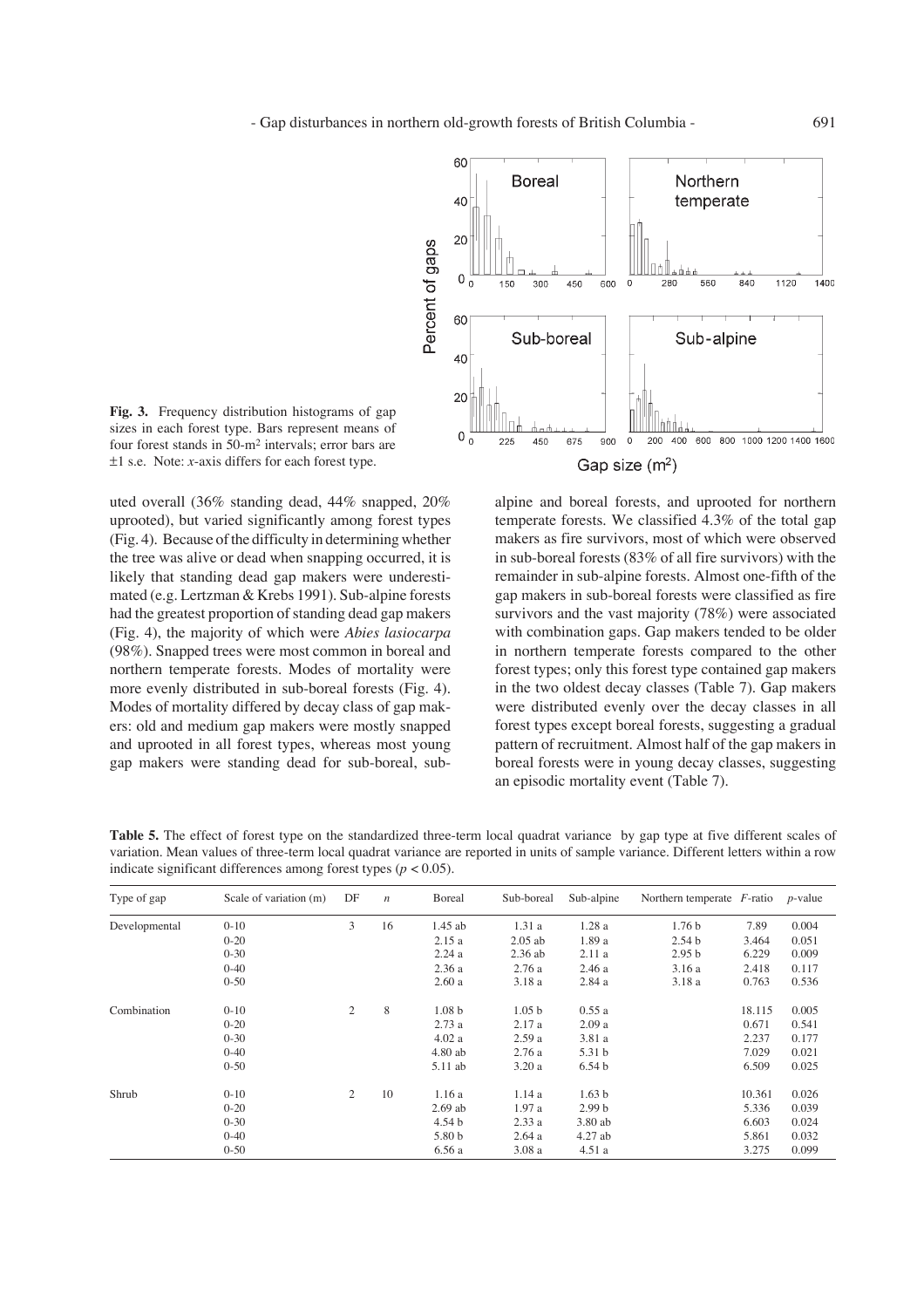

**Fig. 4.** Modes of gap maker mortality by forest type. Data were subjected to a nested one-way ANOVA to test for differences among forest types ( $n = 30$  gaps within each of four forest stands). Bars represent least squares means ±1 s.e.

Species of gap makers reflected differences in species composition among the forest types. Most gap makers in boreal forests were *Pinus contorta*, *Picea glauca* and *Populus tremuloides*. Gap makers in subboreal and sub-alpine forests were primarily *Abies lasiocarpa*, with minor components of *P. contorta* and *P. glauca*  $\times$  *P. engelmannii*. In northern temperate forests, there were *Tsuga heterophylla* gap makers with small percentages of *Thuja plicata*. We observed differences in mode of mortality among tree species. The majority of *A. lasiocarpa* gap makers were standing dead (55.1%), whereas most *T. heterophylla* gap makers were snapped (57.4%).

#### **Discussion**

Extensive old-growth areas exist in northern latitude forests with intermediate to frequent fire return intervals. In these older forests we found 'classical' smallscale gap disturbance to be common. Boreal and subalpine forest types had higher proportions of their area in developmental canopy gaps than is commonly reported in the gap dynamics literature (McCarthy 2001); whereas proportions in northern temperate and subboreal forest types were within the range of results reported from coastal temperate forests of British Columbia (Lertzman & Krebs 1991; Arsenault 1995; Lertzman et al. 1996), Alaska (Ott & Juday 2002) and the southern boreal forests of Québec (Kneeshaw & Bergeron 1998). The high frequency and skewed size distribution of abundant small developmental gaps that we observed is consistent with other gap studies (McCarthy 2001). Developmental gap sizes in northern British Columbia forests were at the upper end of ranges reported for other high latitude forests and were mostly larger than those in tropical and temperate deciduous forests (Runkle 1982; Brokaw 1985).

The high proportion of area in developmental canopy gaps and the generally larger gap sizes compared to other ecosystems may be a result of three factors particular to northern coniferous forests. First, these conifer stands are more open than the continuous dense canopies of tropical and temperate deciduous forests due to interstitial spaces between the tall, narrow, conical crowns. Although we did not consider these spaces between live conifer crowns as gaps they did add to our measurements of gap size and area. Second, filling of canopy gaps by regenerating trees can be slow at high latitudes. Tree regeneration and replacement in gaps can be delayed due to short growing seasons, slow growth rates and persistent snow packs (Lertzman et al. 1996).

**Table 6.** ANOVA of understorey light levels by forest type and canopy cover class (gap vs non-gap) and their interaction. Non-gap and gap light levels were contrasted within each forest type using single degree of freedom contrasts.

| df            | $\boldsymbol{n}$ | <i>F</i> -ratio | $p$ -value |
|---------------|------------------|-----------------|------------|
| $\mathcal{L}$ | 12.              | 24.43           | 0.039      |
| 2             | 12               | 3.153           | 0.044      |
|               | 12               | 3.125           | 0.219      |
|               | 4                | 1.44            | 0.219      |
|               | 4                | 15.24           | < 0.001    |
|               |                  | 0.197           | 0.657      |
|               |                  |                 |            |

**Table 7.** Percent of gap makers by decay class and forest type. Values are mean  $\pm$  1 s.e.; *n* = 4.

| Decay class  | <b>Boreal</b>  | Sub-boreal     | Sub-alpine     | Northern       |
|--------------|----------------|----------------|----------------|----------------|
|              |                |                |                | temperate      |
|              |                |                |                |                |
| Green        | $1.0 \pm 0.6$  | $5.5 \pm 1.4$  | $0.1 \pm 0.1$  | $1.7 \pm 0.5$  |
| Red          | $2.6 \pm 0.7$  | $4.2 \pm 1.1$  | $12.2 \pm 1.6$ | $0.2 \pm 0.1$  |
| Young        | $46.7 \pm 3.5$ | $29.0 \pm 2.8$ | $26.0 \pm 1.9$ | $14.2 \pm 1.5$ |
| Medium-Young | $14.0 \pm 2.1$ | $4.2 \pm 1.2$  | $1.5 \pm 0.4$  | $1.1 \pm 0.5$  |
| Medium       | $31.3 \pm 3.2$ | $35.9 \pm 3.1$ | $39.3 \pm 2.0$ | $22.5 \pm 1.9$ |
| Medium-Old   | $3.3 \pm 1.0$  | $0.4 \pm 0.3$  | $11.4 \pm 1.2$ | $7.1 \pm 1.2$  |
| Old          | $1.1 \pm 0.8$  | $20.7 + 2.4$   | $9.4 + 1.0$    | $44.7 \pm 2.4$ |
| Old-Very old | $\Omega$       | 0              | $\Omega$       | $1.1 \pm 0.4$  |
| Very old     | $\Omega$       | $\Omega$       | $\Omega$       | $7.5 \pm 1.3$  |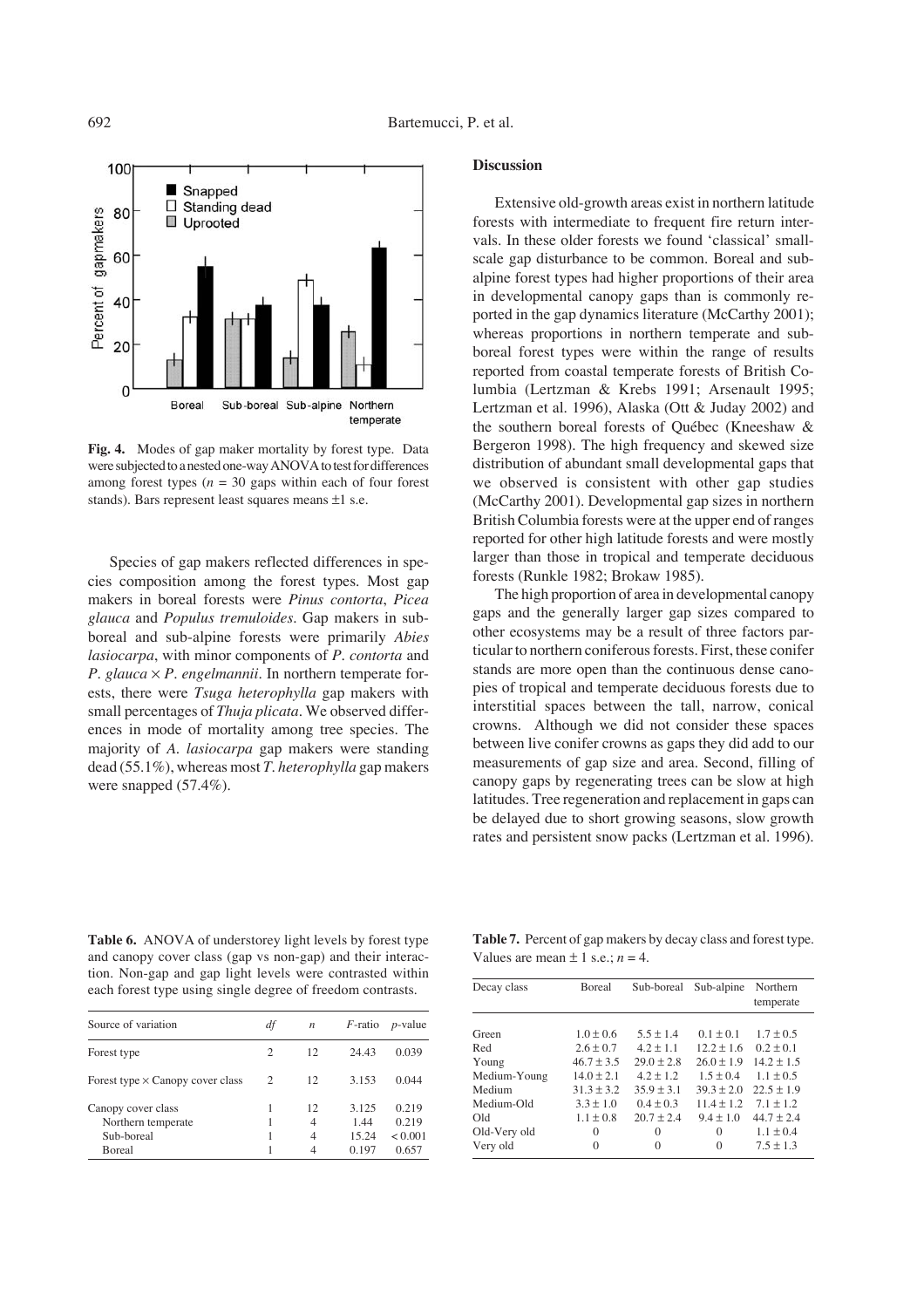Snow accumulation and retention in large gaps (e.g. Berry & Rothwell 1992) may restrict tree regeneration to positions within gaps that melt early in the growing season (i.e. raised substrates or sites near other trees; the 'tree island' model of regeneration; Brett & Klinka 1998) and thereby, maintaining open canopies. Lastly, there is little gap filling by gap edge canopy trees. The monopodial growth form of conifers restricts their ability to 'light forage' and grow into openings compared to temperate and tropical ecosystems with more deciduous species (Lertzman & Krebs 1991; Kuulavainen 1994). This is especially the case for *Pinus*, *Picea* and *Abies*, the genera that dominate in the sub-boreal, boreal and sub-alpine forests of northern British Columbia.

Differences in disturbance history, species composition and climate among our forest types resulted in differences in the size and abundance of developmental gaps. Repeated small-scale bark beetle infestations of *Abies lasiocarpa* (Banner et al. 1993) contributed to high levels of gap makers and consequent large gap sizes in sub-alpine forests and, to a lesser extent, subboreal forests. The high number of gap makers we observed in some gaps was similar to those found in spruce budworm gaps of eastern Canadian boreal forests (Kneeshaw & Bergeron 1998), but higher than most other studies where gap makers rarely exceed 20 (Spies et al. 1990; Lertzman & Krebs 1991, Liu & Hytteborn 1991). The high incidence of large multiple tree gaps of several decay classes suggested that gap expansion and convergence of small gaps is an ongoing process in these forests. This was not observed in boreal forests where fire return intervals are much shorter. Boreal forests have had less time for gap expansion events to occur and abundant numbers of small gaps with young gap makers were observed. Since almost half of the gap makers were early successional species (*Pinus contorta* and *Populus tremuloides*), our results support those of Kneeshaw & Bergeron (1998) who attributed the abundant small gaps they observed in southern boreal forests to the random senescence and death of early successional tree species. Although fire return intervals are again fairly long in northern temperate forests, the small gap sizes and lower proportion of area in gaps were likely due to a combination of rapid growth rates of regenerating trees (Wright et al. 1998a); less insectmediated mortality and the less monopodial crown shape and the smaller interstitial spaces between crowns of the dominant canopy tree (*Tsuga heterophylla*).

Developmental gaps can be created suddenly or gradually and their mode of creation has important implications for tree community dynamics and ecosystem processes (Krasny & Whitemore 1991). For example, disturbance to the moss community that dominates forest floors in northern latitude forests is critical for

tree seedling establishment (Wright et al. 1998b; Greene et al. 1999; LePage et al. 2000). Tree uprooting creates forest floor disturbance (Schaetzl et al. 1989); however uprooting only played a minor role in gap formation in our forests. The prevalence of standing dead and snapped gap makers will profoundly impact tree regeneration and replacement in these forests because of little forest floor disturbance combined with the gradual relinquishment of space and resources.

Although all canopy gap types contribute to the structural heterogeneity, available open space and dynamics of forests, developmental gaps are considered to be most important in shaping forest dynamics and succession (e.g. Runkle 1992; Lertzman et al. 1996). Edaphic gaps are generally not open to tree establishment and canopy recruitment, nor do they create snags and downed wood, whose importance in ecological processes is widely recognized (Harmon et al. 1986). Shrub and combination gaps fit somewhere in between developmental and edaphic gaps. They have been observed in other studies (e.g. Spies et al. 1990; Lertzman et al. 1996; Kneeshaw & Bergeron 1998), but our study is the first one to characterize their extent in different high latitude forested ecosystems. Shrub gaps were more prevalent and evenly distributed in sub-boreal forests, likely due to the common occurrence of *Alnus sinuata*. It is unclear how long shrub gaps can persist before being filled by conifer regeneration. In sub-boreal forests, many of the shrub gaps we examined may have been present since the last major fire event or even earlier (evidence of large, old, repeatedly re-sprouting *Alnus* main stems).

We found that fire survivors were commonly associated with shrub gaps in wet depressions. Other studies have shown that individual trees or groups of trees can survive stand-destroying fires in sub-boreal and northern temperate forests (Clark 1994; LePage 1995). The presence of shrub gaps may play an important role in maintaining structural complexity in these forests by providing an opportunity for canopy trees to survive fire. Directly after the fire, fire survivors create higher structural diversity by retaining individual or multiple canopy trees within the developing new forest. With time, fire survivors age and die, contributing to the creation of new developmental gaps or when adjacent to shrub gaps as they often are, the creation of combination gaps.

Combination gaps may result from tree mortality events that expand shrub gaps. The presence of shrub gaps can increase the risk of certain types of tree mortality (e.g. uprooting due to crown asymmetry; Young & Hubbell 1991). Both shrub and combination gaps were aggregated as a few larger gaps with larger scales of pattern. This would be expected for combination gaps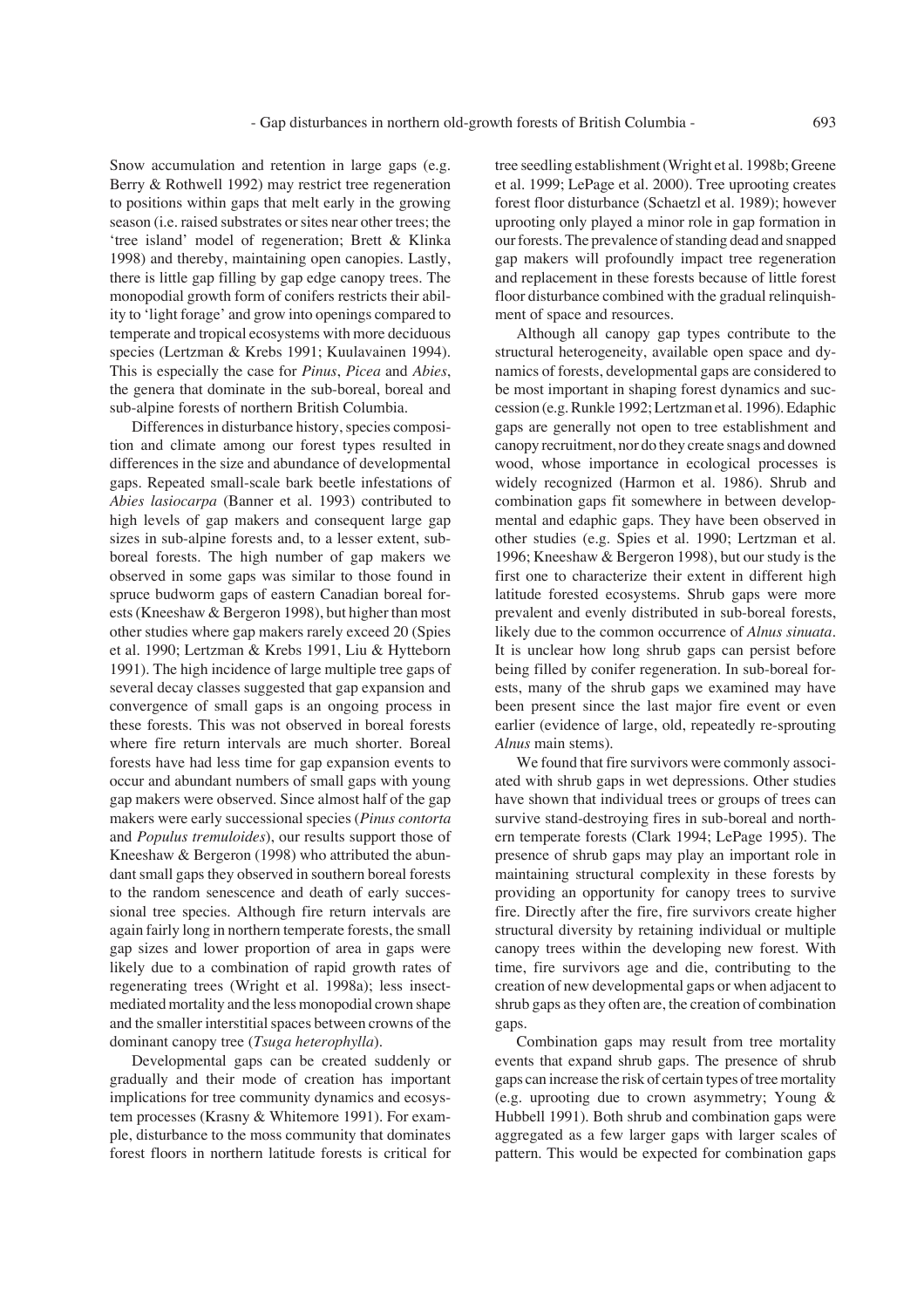that have expanded and coalesced, but it also indicates that the initial establishment of shrubs that create shrub gaps occurs at a larger scale than the mortality processes that create developmental gaps. The scales of clumping we detected for developmental gaps (10-20 m with second peaks around 30 m) were similar to those found in other forests (17-20 m, Lawton & Putz 1988; 5-30 m, Bradshaw & Spies 1992).

Gap disturbances also influence understorey light availability, which plays an important role in tree survival and growth in these forests (Kobe & Coates 1997; Wright et al. 1998a). We found strikingly similar light distributions between gap and non-gap areas in northern latitude forests. This contrasts with the dramatic differences in light levels observed between gaps and the forest matrix in tropical and temperate ecosystems (Brokaw 1985). In boreal and northern temperate forests, we believe the narrow conifer crowns combined with the frequent, evenly dispersed small gaps created similar light levels in gaps and non-gaps. In sub-boreal forests, where large combination gaps were present, there were still only small differences in light environments between gap and non-gap conditions. We observed great variability among light levels in both gaps and non-gaps, which suggests these northern latitude forests are better viewed as a continuum of light levels rather than a dichotomy of closed canopy and gap (Lieberman et al. 1989).

Understorey light levels measured in our study were substantially higher than light levels found in hardwood forests of eastern North America or the tropics (1-2% full sun, Canham et al. 1990; Fetcher et al. 1994; Clark et al. 1996). Our values were more similar but generally higher than boreal forests of western Alberta (10-60%, Ross et al. 1986; 6-10%, Lieffers & Stadt 1994; 14 - 32%, Constabel & Lieffers 1996) and Quebec (6-15%, Messier et al. 1998). Smaller interstitial spaces between crowns and more light foraging by *Tsuga heterophylla* branches may have caused lower light levels in northern temperate forests than in the other three forest types.

In summary, old-growth forests and small-scale disturbances were prevalent in the high-latitude forests of British Columbia, which were traditionally considered fire-driven, large-scale disturbance systems. However, important ecological processes associated with gap disturbances in these forests may differ from southern temperate and tropical forests, as suggested by the dominance of snapped and standing dead gap makers, the presence of shrub gaps, open canopies of narrow conical crowns and similar light levels between gaps and nongaps.

**Acknowledgements.** We thank Ronnie Drever, Tara Wylie, and Stefan Quaglia for their assistance with field data collection; R. Drever and S. Quaglia for GLI/C 2.0 photo analysis and Russell Klassen for data entry. We also thank Andy McKinnon and Marvin Eng for calculating the extent of oldgrowth forests in our study area. Peter Ott, Phil LePage and Phil Burton provided helpful advice. Partial funding for this research project was provided by Forest Renewal British Columbia (Harsh Environment Study SB96028-RE). This manuscript benefited greatly from the advice of three anonymous reviewers and thoughtful suggestions by editor Peter White.

#### **References**

- Anon. 1980. *Canadian climate normals, 1951-1980. Temperature and precipitation, British Columbia.*Atmospheric Environment Services, Downsview, ON, CA.
- Anon. 1987. *The Canadian system of soil classification.* Agriculture Canada Expert Committee on Soil Survey. Agric. Can. Publ. 1646, Ottawa, ON, CA.
- Arsenault, A. 1995. *Pattern and processes in old-growth temperate rainforests of southern British Columbia.* Ph.D. Thesis, University of British Columbia, CA.
- Banner, A., MacKenzie, W., Haeussler, S., Thomson, S., Pojar, J. & Trowbridge, R. 1993. *A field guide to site identification and interpretation for the Prince Rupert Forest Region*. Land Management Handbook 26, British Columbia Ministry of Forests, Victoria, BC, CA.
- Battles, J.J., Fahey, T.J. & Harney, E.M.B. 1995. Spatial patterning in the canopy gap regime of a subalpine *Abies-Picea* forest in the northeastern United States. *J. Veg. Sci.* 6: 807-814.
- Berry, G.L. & Rothwell, R.L. 1992. Snow ablation in small forest openings in southwest Alberta. *Can. J. For. Res.* 22: 1326-1331.
- Bradshaw, G.A. & Spies, T.A. 1992. Characterizing canopy gap structure in forests using wavelet analysis. *J. Ecol*. 80: 205-215.
- Brett, R.B. & Klinka, K. 1998. A transition from gap to treeisland regeneration patterns in the subalpine forest of south-coastal British Columbia. *Can. J. For. Res*. 28: 1825-1831.
- Brokaw, N.V.L. 1985. Treefalls, regrowth, and community structure in tropical forests. In: Pickett, S.T.A. & White, P.S. (eds.) *The ecology of natural disturbance and patch dynamics.* Academic Press, New York, NY.
- Canham, C.D. 1988. An index for understory light levels in and around canopy gaps. *Ecology* 69: 1634-1638.
- Canham, C.D., Denslow, J.S., Platt, W.J., Runkle, J.R., Spies, T.A. & White, P.S. 1990. Light regimes beneath closed canopies and tree-fall gaps in temperate and tropical forests. *Can. J. For. Res.* 20: 620-631.
- Canham, C.D., Coates, K.D., Bartemucci, P. & Quaglia, S. 1999. Measurement and modeling of spatially-explicit variation in light transmission through northern temperate forests of British Columbia. *Can. J. For. Res.* 29: 1775- 1783.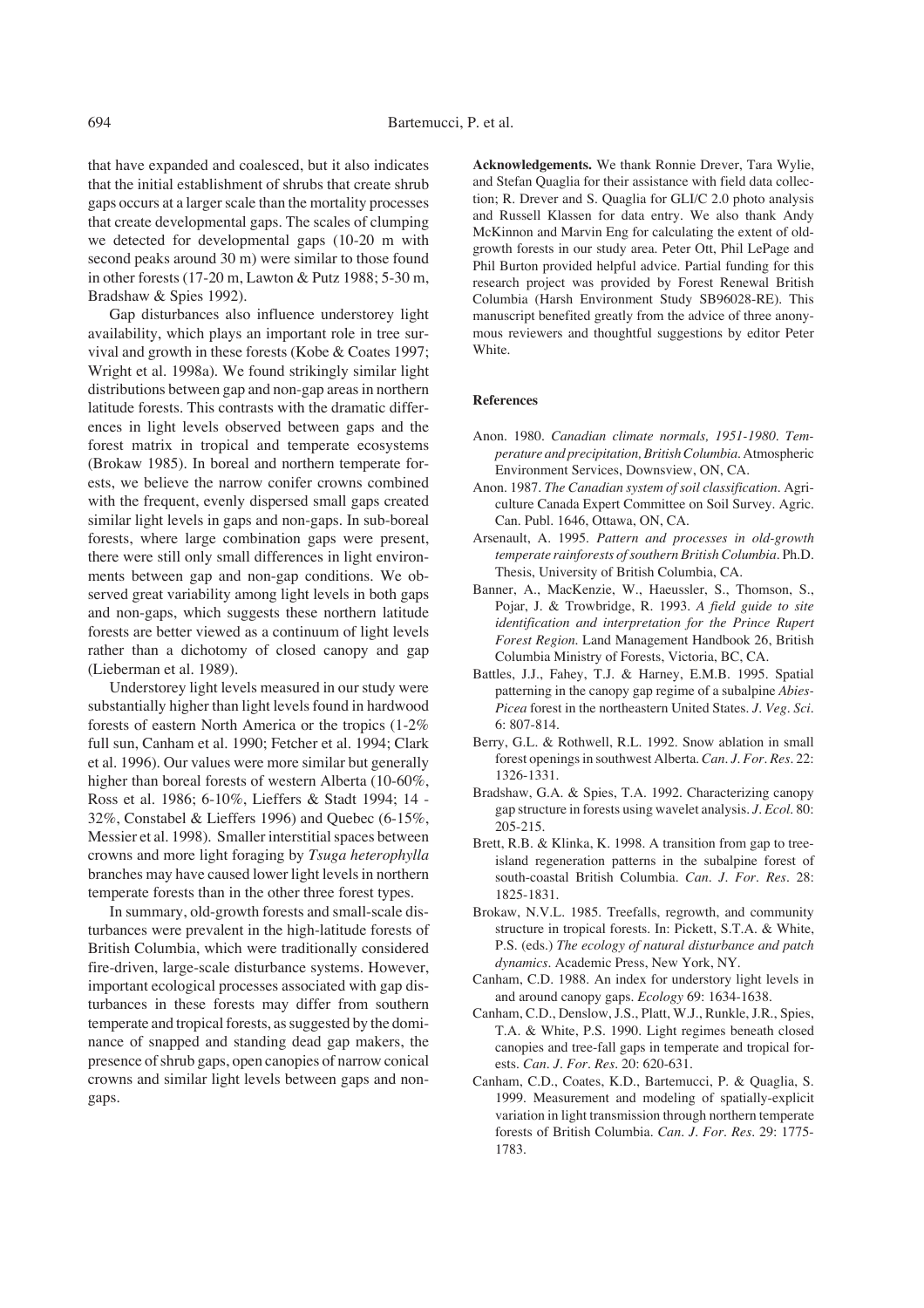- Chazdon, R.L. & Fetcher, N. 1984. Photosynthetic light environments in a lowland tropical rainforest in Costa Rica. *J. Ecol.* 72: 553-564.
- Chen, J. & Bradshaw, G.A. 1999. Forest structure in space: a case study of an old-growth spruce-fir forest in Changbaishan Nature Reserve, PR China. *For. Ecol. Manage*. 120: 219-233.
- Clark, D.B., Clark, D.A., Rich, P.M., Weiss, S. & Oberbauer, S.F. 1996. Landscape-scale evaluation of understory light and canopy structure: methods and application in a neotropical lowland rain forest. *Can. J. For. Res.* 26: 747- 757.
- Clark, D.F. 1994. *Post-fire succession in the sub-boreal spruce forests of Nechako Plateau, central British Columbia.* M.Sc. Thesis, University of Victoria, BC, CA.
- Coates, K.D. & Burton, P.J. 1997. A gap-based approach for development of silvicultural systems to address ecosystem management objectives. *For. Ecol. Manage.* 99: 337- 354.
- Constabel, A.J. & Lieffers, V.J. 1996. Seasonal patterns of light transmission through boreal mixed wood canopies. *Can. J. For. Res.* 26: 1008-1014.
- Cumming, S.G., Schmiegelow, F.K.A. & Burton, P.J. 2000. Gap dynamics in boreal aspen stands: is the forest older than we think? *Ecol. Appl.* 10: 744-759.
- Dale, M.R.T. 1999. *Spatial pattern analysis in plant ecology.* Cambridge University Press, Cambridge, UK.
- Denslow, J.S. & Hartshorn, G.S. 1994. Tree-fall gap environments and forest dynamic processes. In: McDade, L.A., Bawa, K.S., Hespenheide, H.A. & Hartshorn, G.S. (eds.) *La Selva: ecology and natural history of a neotropical rain forest*, pp. 120-127. University of Chicago Press, Chicago, IL.
- Fetcher, N., Oberbaer, S.F. & Chazdon, R.L. 1994. Physiological ecology of plants. In: McDade, L.C., Bawa, K.S., Hespenheide, H.A. & Hartshorn, G.S. (eds*.) La Selva: ecology and natural history of a neotropical rain forest,* pp 128-141. University of Chicago Press, Chicago, IL.
- Green, R.N., Trowbridge, R.L. & Klinka, K. 1993. Towards a taxonomic classification of humus forms. *For. Sci. Monogr*. 29.
- Greene, D.F., Zasada, J.C., Sirois, L., Kneeshaw, D., Morin, H., Charron, I. & Simard, M.-J. 1999. A review of the regeneration of boreal forest trees. *Can. J. For. Res.* 29: 824-839.
- Harmon, M.E., Franklin, J.F., Swanson, T.J., Sollins, P., Gregory, S.V., Lattin, J.D., Andrews, N.H., Cline, S.P., Aumen, N.C., Sedell, J.R., Lienkaemper, G.W., Cromack, Jr., K. & Cummins, K.W. 1986. Ecology of coarse woody debris in temperate ecosystems. *Adv. Ecol. Res*. 15: 133- 382.
- Hitchcock, C.L. & Cronquist, A. 1994. *Flora of the Pacific Northwest*. University of Washington Press, Seattle, WA.
- Hofgaard, A. 1993. 50 years of change in a Swedish boreal old-growth *Picea abies* forest. *J. Veg. Sci.* 4: 773-782.
- Hytteborn, H., Liu, Q. & Verwijst, T. 1991. Natural disturbance and gap dynamics in a Swedish boreal spruce forest. In: Nakagoshi, N. & Golley, F.B. (eds.) *Coniferous forest ecology from an international perspective,* pp. 93-108.

SPB, The Hague, NL.

- Kneeshaw, D.D. & Bergeron, Y. 1998. Canopy gap characteristics and tree replacement in the southeastern boreal forest. *Ecology* 79: 783-794.
- Kobe, R.K. & Coates, K.D. 1997. Models of sapling mortality as a function of growth to characterize interspecific variation in shade tolerance of eight tree species of northwestern British Columbia. *Can. J. For. Res*. 27: 227-236.
- Krasny, M.E. & Whitmore, M.C. 1991. Gradual and sudden forest canopy gaps in Allegheny northern hardwood forests. *Can. J. For. Res.* 22: 139-143.
- Kubota, Y. 2000. Spatial dynamics of regeneration in a conifer/broad-leaved forest in northern Japan. *J. Veg. Sci.* 11: 633-640.
- Kuuluvainen, T. 1994. Gap disturbance, ground microtopography, and the regeneration dynamics of boreal conifer forests in Finland: a review. *Ann. Zool. Fenn*. 31: 35-52.
- Lawton, R.O. & Putz, F.E. 1988. Natural disturbance and gapphase regeneration in a wind-exposed tropical cloud forest. *Ecology* 69: 764-777.
- Leemans, R. 1991. Canopy gaps and establishment patterns of spruce (*Picea abies*[L.] Karst.) in two old-growth coniferous forests in central Sweden. *Vegetatio* 93: 157-165.
- LePage, P. 1995. *The structure and development pattern of mixed-species forest stands in the Northern temperate zone: Moist Cold subzone of northwestern British Columbia.* M.Sc. Thesis, Oregon State University, OR.
- LePage, P., Canham, C.D., Coates, K.D. & Bartemucci, P. 2000. Seed source versus substrate limitation of seedling recruitment in Northern temperate forests of British Columbia. *Can. J. For. Res.* 30: 415-427.
- Lertzman, K. P. & Krebs, C.J. 1991. Gap-phase structure of subalpine old-growth forest. *Can. J. For. Res.*21: 1730-1741.
- Lertzman, K.P., Sutherland, G.D., Inselberg, A. & Saunders, S. 1996. Canopy gaps and the landscape mosaic in a coastal temperate rainforest. *Ecology* 77: 1254-1270.
- Lieberman, M., Lieberman, D. & Peralta, R. 1989. Forests are not just Swiss cheese: canopy stereogeometry of non-gaps in tropical forests. *Ecology* 70: 550-552.
- Lieffers, V.J. & Stadt, K.J. 1994. Growth of understory *Picea glauca*, *Calamagrostis canadensis*, and *Epilobiumangustifolium* in relation to overstory light. *Can. J. For. Res.* 24: 1193-1198.
- Lieffers, V.J., Messier, C., Gendron, F., Stadt, K.J. & Comeau, P. 1999. Predicting and managing light in the understory of boreal forests. *Can. J. For. Res*. 29: 796-811.
- Littell, R.C., Milliken, G.A., Stroup, W.W. & Wolfinger, R.D. 1996. *SAS System for Mixed Models*. SAS Institute Inc., Cary, NC.
- Liu, Q-H. & Hytteborn, H. 1991. Gap structure, disturbance and regeneration in a primeval *Picea abies* forest. *J. Veg. Sci.* 2: 391-402.
- MacKinnon, A. & Vold, T. 1998. Old-growth forests inventory of British Columbia, Canada. *Nat. Areas J*. 18: 293- 308.
- McCarthy, J. 2001. Gap dynamics of forest trees: a review with particular attention to boreal forests. *Environ. Rev.* 9: 1-59.
- Messier, C., Parent, S. & Bergeron, Y. 1998. Effects of